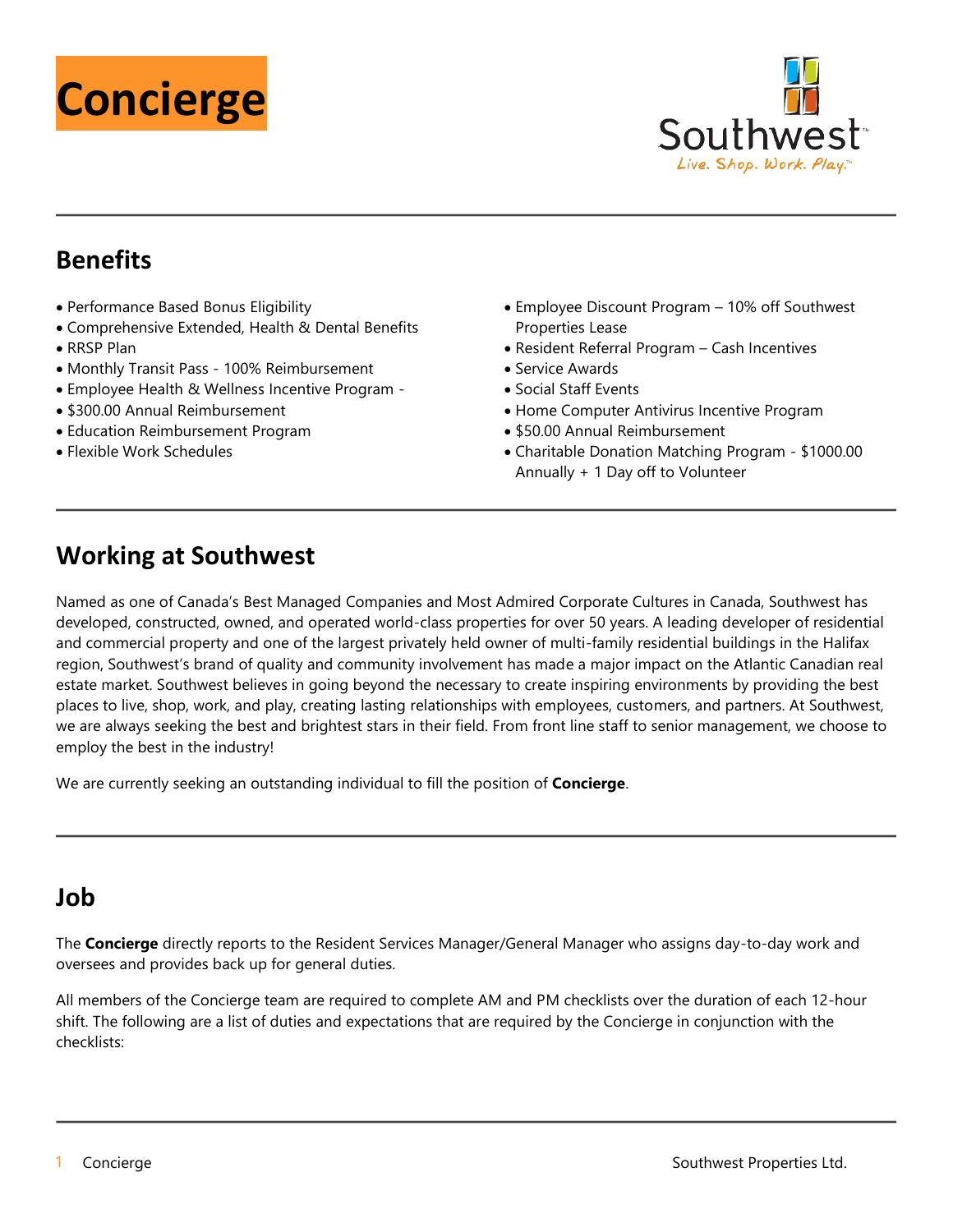### **Customer Service**

- Effectively communicate with all residents, commercial tenants, guests, co-workers and the general public in a professional manner
- Respond to and troubleshoot any issues that may arise
- Maintain a visible and accessible profile
- If a resident is away, the Concierge can water the plants, feed the cat(s), & keep the litter clean if requested
- Allow access to family and friends, with a resident's explicit permission
- Allow access to service providers, with a resident's explicit permission
- Make deliveries to suite

#### **Residential Services**

- As a member of the sales and leasing team, provide information to prospective residents
- Provide local information to residents via the concierge directory
- Co-ordinate the delivery of courier and delivery services for residents or Southwest employees; incoming and out-going
- Co-ordinate resident requests when they are away from their suite
- Liaise with the Housekeeping staff to ensure overall cleanliness
- Respond to minor maintenance requests, i.e. blocked sink, etc.
- Check in all Premiere Executive Suites guests in the evening and weekend; luggage, parking information, requests, etc.

#### **Safety and Security**

- Control all access to the complex, and maintain master key control system
- Monitor and manage in house security, lighting and HVAC systems within complex, including parking garage
- Conduct regular rounds of the complex and report maintenance and housekeeping issues as required
- Ensure parking lots are clear of unauthorized vehicles; issue tickets where appropriate
- Update and maintain the daily task log
- Update all files such as door swipes, garage remotes, and parking assignments
- Enforce rules of the complex, where appropriate
- Remain fully conversant and compliant at all times with emergency response standards, and report on all incidents, accidents, and safety hazards
- Respond to issues such as noise complaints within complex including pool and terrace area; contact police if situation escalates
- Ensure safety and maintenance of pool and terrace area; report any maintenance issues to Building Maintenance

#### **Move-ins/Move-outs**

- Co-ordinate move-in and move-out inspections and provide keys and elevator service
- Liaise with moving companies to ensure efficient service

#### **Other**

• Execute all reasonable additional assignments determined by the Resident Services Manager or any member of the team at Southwest Properties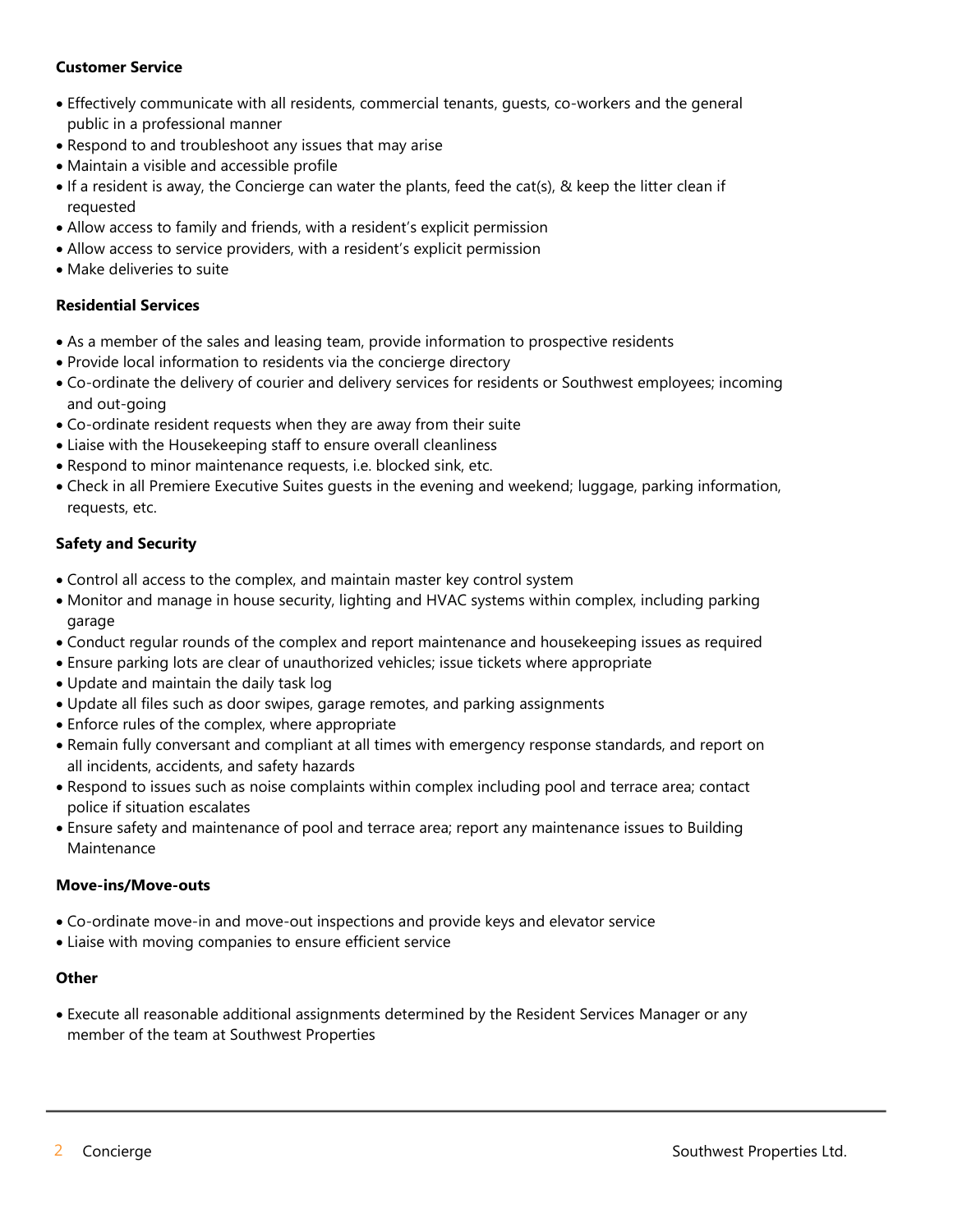# **Position Details**

**Hours of Work:** 24-hour operation, with 12-hour shifts rotating between days and evenings (backshift). \$16.55/hr for day shifts, \$17.25/hr for night shifts.

**Work Location:** Concierge desk, with rounds of entire complex required

**Position Requirements:** Valid Proof of COVID-19 Double Vaccination

**General Workplace Conditions/Demands:** The Concierge can encounter periods of high stress, sitting for long periods; occasional heavy lifting

**Equipment and Workplace Aids:** On a regular basis the Concierge will utilize various security and entry systems and computer system

**External Factors/Health and Safety:** Weather (seasonal duties) and resident issues are factors in the completion of the duties. Safety hazards can be large crowds and irate residents.

### **Training & Experience**

**Minimum Training Required:** High school education; diploma in hospitality would be considered an asset

**Minimum Experience Required:** 3-4 years in a similar role to be proficient; service industry; security

**Special Skills/Training Required:** Customer service/sales training; Recertify Saint John's Ambulance Certificate in CPR as necessary

**Proficiency (on the job)**: Can take up to three months to be proficient on the job

#### **Knowledge and Skills Required:**

- Ability to perform assigned duties with minimal supervision
- Proficient computer skills including Microsoft Office
- Strong multitasking and organizational skills
- Proven ability to plan, organize, and prioritize work
- Strong attention to detail with a high level of quality
- Exceptional customer service
- High degree of confidentiality and reliability
- Polished and professional appearance